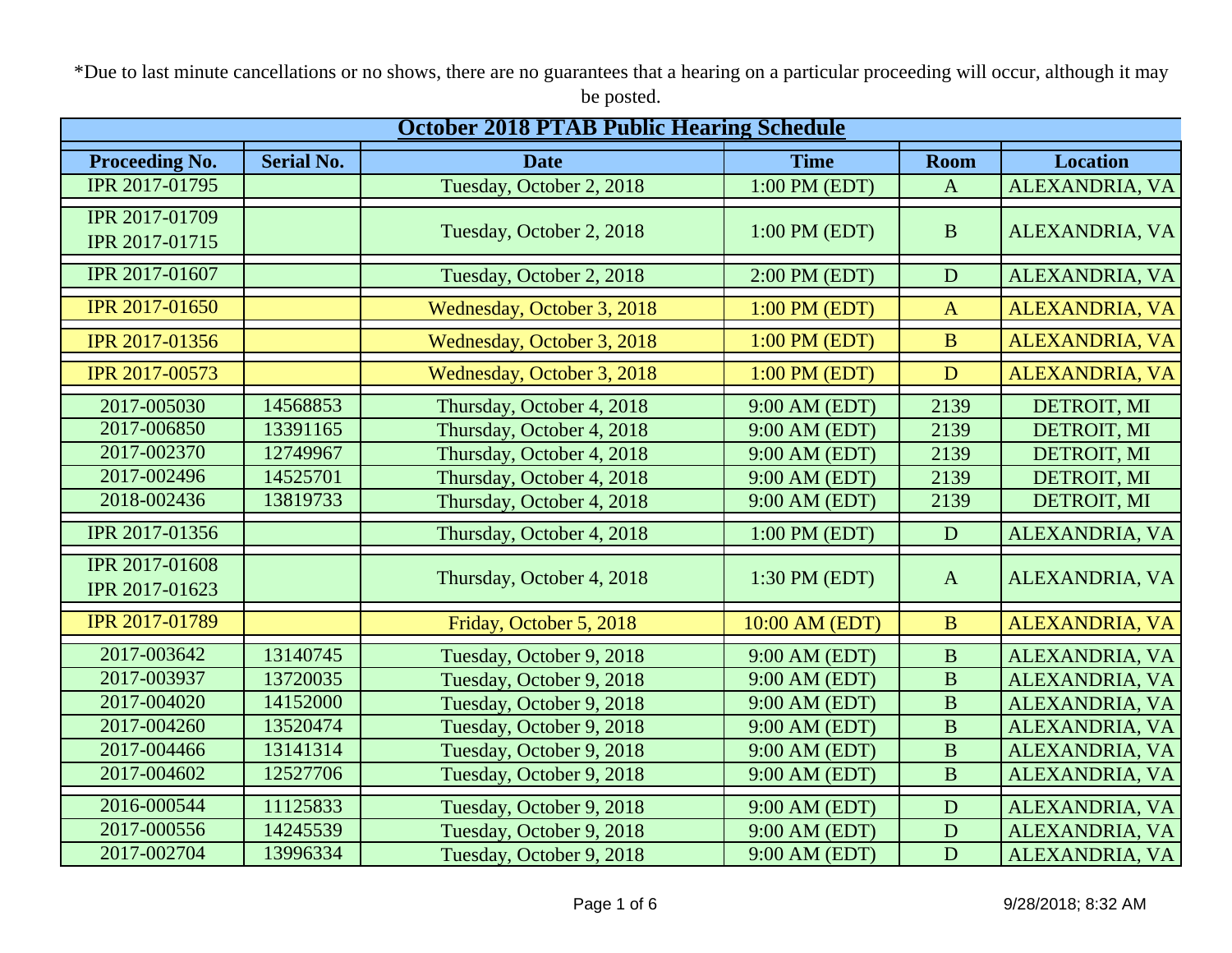| <b>October 2018 PTAB Public Hearing Schedule</b>                 |                   |                             |                |                |                       |
|------------------------------------------------------------------|-------------------|-----------------------------|----------------|----------------|-----------------------|
| <b>Proceeding No.</b>                                            | <b>Serial No.</b> | <b>Date</b>                 | <b>Time</b>    | <b>Room</b>    | <b>Location</b>       |
| 2017-002018                                                      | 14033161          | Tuesday, October 9, 2018    | 9:00 AM (EDT)  | $\mathbf D$    | ALEXANDRIA, VA        |
| 2017-002204                                                      | 13783922          | Tuesday, October 9, 2018    | 9:00 AM (EDT)  | D              | ALEXANDRIA, VA        |
| 2017-002245                                                      | 13979676          | Tuesday, October 9, 2018    | 9:00 AM (EDT)  | $\overline{D}$ | ALEXANDRIA, VA        |
| 2017-001781                                                      | 13604439          | Tuesday, October 9, 2018    | 9:00 AM (PDT)  | 322            | <b>SAN JOSE, CA</b>   |
| 2017-001929                                                      | 12609980          | Tuesday, October 9, 2018    | 9:00 AM (PDT)  | 322            | <b>SAN JOSE, CA</b>   |
| 2017-002110                                                      | 14197071          | Tuesday, October 9, 2018    | 9:00 AM (PDT)  | 322            | <b>SAN JOSE, CA</b>   |
| 2017-002207                                                      | 13096480          | Tuesday, October 9, 2018    | 9:00 AM (PDT)  | 322            | <b>SAN JOSE, CA</b>   |
| <b>IPR 2017-01621</b><br>IPR 2017-01622                          |                   | Tuesday, October 9, 2018    | 1:00 PM (EDT)  | $\mathbf{A}$   | ALEXANDRIA, VA        |
| <b>IPR 2017-01404</b><br>IPR 2017-01492<br>IPR 2017-01657        |                   | Tuesday, October 9, 2018    | 1:00 PM (EDT)  | $\, {\bf B}$   | ALEXANDRIA, VA        |
| <b>IPR 2017-01674</b>                                            |                   | Wednesday, October 10, 2018 | 10:00 AM (EDT) | $\mathbf{A}$   | <b>ALEXANDRIA, VA</b> |
| <b>IPR 2017-01865</b>                                            |                   | Wednesday, October 10, 2018 | 1:00 PM (EDT)  | $\overline{B}$ | <b>ALEXANDRIA, VA</b> |
| <b>IPR 2017-01676</b><br><b>IPR 2017-01680</b><br>IPR 2017-01689 |                   | Thursday, October 11, 2018  | 9:00 AM (EDT)  | $\mathbf{A}$   | ALEXANDRIA, VA        |
| 2016-008559                                                      | 13543677          | Thursday, October 11, 2018  | 9:00 AM (PDT)  | 322            | <b>SAN JOSE, CA</b>   |
| 2016-008729                                                      | 12727401          | Thursday, October 11, 2018  | 9:00 AM (PDT)  | 322            | <b>SAN JOSE, CA</b>   |
| 2016-008755                                                      | 14285701          | Thursday, October 11, 2018  | 9:00 AM (PDT)  | 322            | <b>SAN JOSE, CA</b>   |
| 2017-000139                                                      | 11595423          | Thursday, October 11, 2018  | 9:00 AM (PDT)  | 322            | <b>SAN JOSE, CA</b>   |
| 2017-000225                                                      | 12413350          | Thursday, October 11, 2018  | 9:00 AM (PDT)  | 322            | <b>SAN JOSE, CA</b>   |
| 2017-000338                                                      | 14075978          | Thursday, October 11, 2018  | 9:00 AM (PDT)  | 322            | <b>SAN JOSE, CA</b>   |
| <b>IPR 2017-01565</b><br>IPR 2017-01566                          |                   | Thursday, October 11, 2018  | 10:00 AM (EDT) | $\bf{B}$       | ALEXANDRIA, VA        |
| 2017-001052                                                      | 11931762          | Thursday, October 11, 2018  | 1:00 PM (EDT)  | $\mathbf{B}$   | ALEXANDRIA, VA        |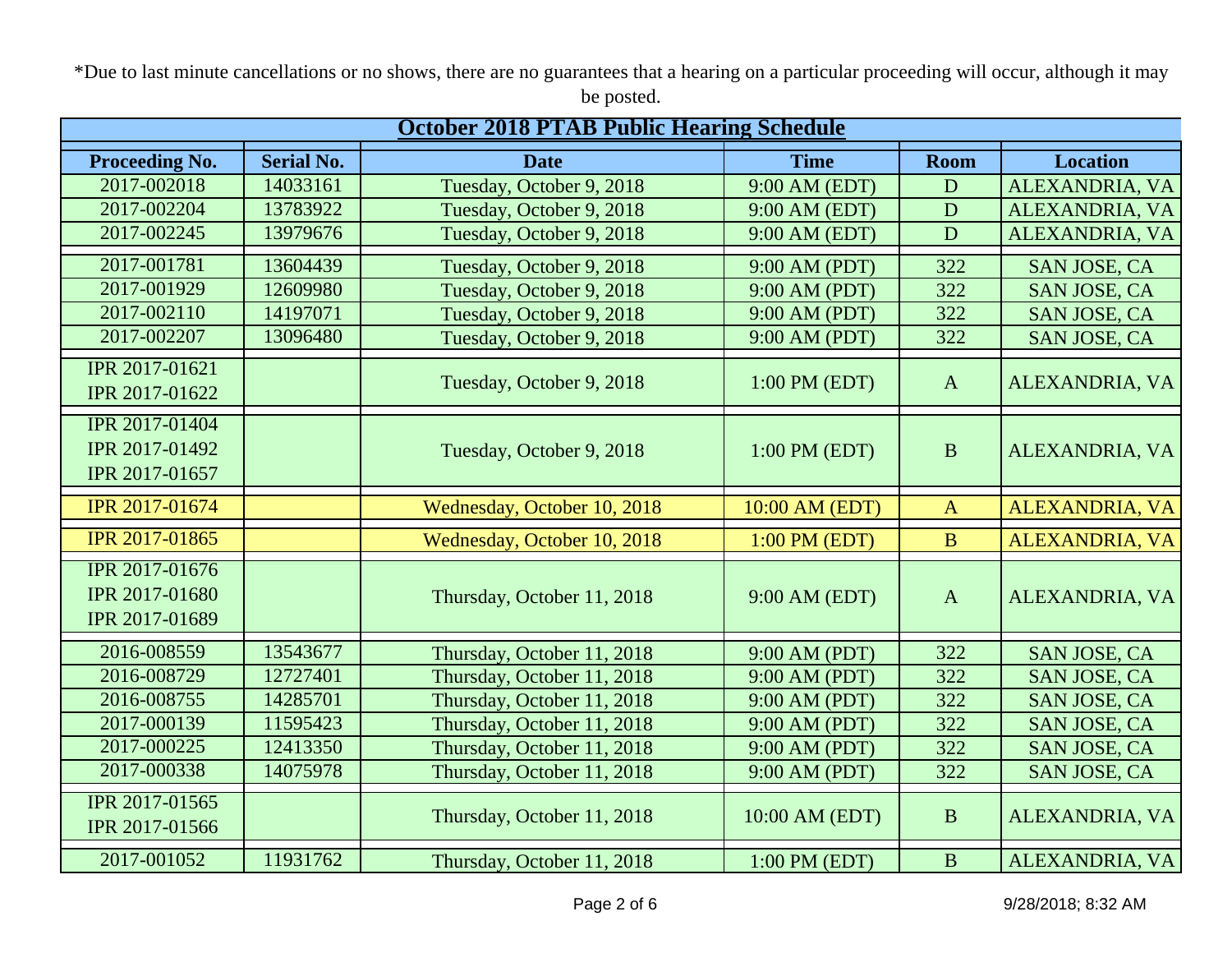| <b>October 2018 PTAB Public Hearing Schedule</b>          |                   |                            |                                    |                |                                |
|-----------------------------------------------------------|-------------------|----------------------------|------------------------------------|----------------|--------------------------------|
| <b>Proceeding No.</b>                                     | <b>Serial No.</b> | <b>Date</b>                | <b>Time</b>                        | Room           | <b>Location</b>                |
| 2017-001799                                               | 12296732          | Thursday, October 11, 2018 | 1:00 PM (EDT)                      | $\, {\bf B}$   | ALEXANDRIA, VA                 |
| 2017-002177                                               | 12423552          | Thursday, October 11, 2018 | 1:00 PM (EDT)                      | B              | ALEXANDRIA, VA                 |
| 2017-002307                                               | 13226618          | Thursday, October 11, 2018 | 1:00 PM (EDT)                      | $\overline{D}$ | ALEXANDRIA, VA                 |
| 2017-002530                                               | 13657625          | Thursday, October 11, 2018 | 1:00 PM (EDT)                      | D              | ALEXANDRIA, VA                 |
| 2017-002565                                               | 13875969          | Thursday, October 11, 2018 | 1:00 PM (EDT)                      | D              | ALEXANDRIA, VA                 |
| 2017-002712                                               | 14026436          | Thursday, October 11, 2018 | 1:00 PM (EDT)                      | $\overline{D}$ | ALEXANDRIA, VA                 |
| <b>IPR 2017-01597</b><br><b>IPR 2017-01630</b>            |                   | Friday, October 12, 2018   | 10:00 AM (EDT)                     | $\mathbf{B}$   | <b>ALEXANDRIA, VA</b>          |
| 2017-001956                                               | 13404801          | Tuesday, October 16, 2018  | 9:00 AM (EDT)                      | D              | ALEXANDRIA, VA                 |
| 2017-001953                                               | 13310373          | Tuesday, October 16, 2018  | 9:00 AM (EDT)                      | $\overline{D}$ | ALEXANDRIA, VA                 |
| 2017-001955                                               | 13408659          | Tuesday, October 16, 2018  | 9:00 AM (EDT)                      | $\overline{D}$ | ALEXANDRIA, VA                 |
| 2017-002714                                               | 14053405          | Tuesday, October 16, 2018  | 9:00 AM (EDT)                      | D              | ALEXANDRIA, VA                 |
| <b>IPR 2017-01683</b><br>IPR 2017-01684<br>IPR 2017-01685 |                   | Tuesday, October 16, 2018  | 1:00 PM (EDT)                      | $\mathbf{A}$   | <b>ALEXANDRIA, VA</b>          |
| 2017-003283                                               | 14621337          | Tuesday, October 16, 2018  | 1:00 PM (CDT) /<br>2:00 PM (EDT)   | 155/D          | DALLAS, TX /<br>ALEXANDRIA, VA |
| 2017-004259                                               | 13511267          | Tuesday, October 16, 2018  | 1:00 PM (CDT) /<br>$2:00$ PM (EDT) | 155/D          | DALLAS, TX /<br>ALEXANDRIA, VA |
| 2017-004732                                               | 14267678          | Tuesday, October 16, 2018  | 1:00 PM (CDT) /<br>2:00 PM (EDT)   | 155/D          | DALLAS, TX /<br>ALEXANDRIA, VA |
| 2017-005288                                               | 13994152          | Tuesday, October 16, 2018  | 1:00 PM (CDT) /<br>2:00 PM (EDT)   | 155/D          | DALLAS, TX /<br>ALEXANDRIA, VA |
| 2016-006338                                               | 13572071          | Tuesday, October 16, 2018  | $1:00$ PM (EDT)                    | 2139           | DETROIT, MI                    |
| 2017-000544                                               | 14360945          | Tuesday, October 16, 2018  | 1:00 PM (EDT)                      | 2139           | DETROIT, MI                    |
| 2016-008758                                               | 14025240          | Tuesday, October 16, 2018  | 1:00 PM (EDT)                      | 2139           | DETROIT, MI                    |
| 2017-000777                                               | 13489759          | Tuesday, October 16, 2018  | 1:00 PM (EDT)                      | 2139           | DETROIT, MI                    |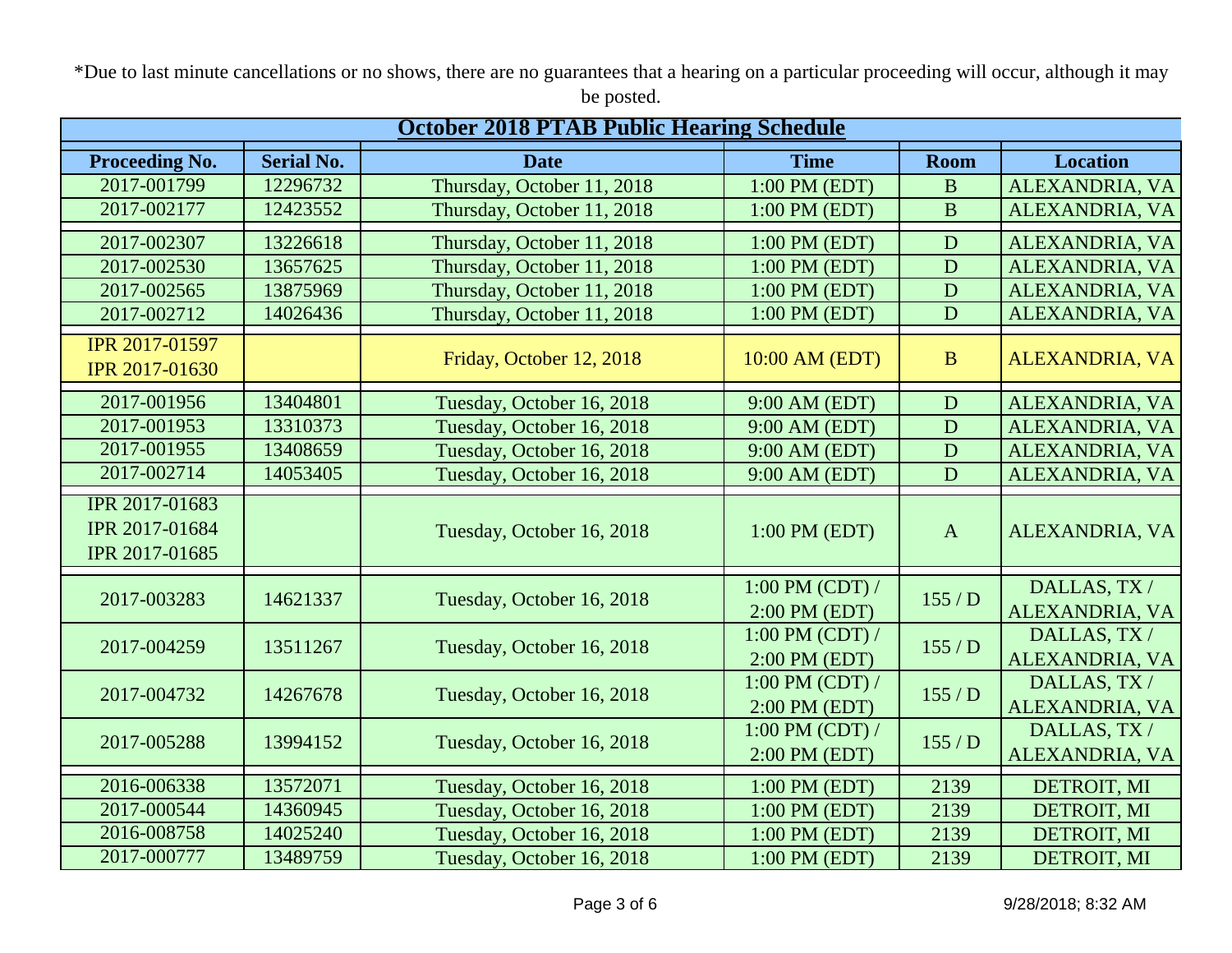| <b>October 2018 PTAB Public Hearing Schedule</b>                        |                      |                                                        |                                |                     |                                                |
|-------------------------------------------------------------------------|----------------------|--------------------------------------------------------|--------------------------------|---------------------|------------------------------------------------|
| <b>Proceeding No.</b>                                                   | <b>Serial No.</b>    | <b>Date</b>                                            | <b>Time</b>                    | <b>Room</b>         | <b>Location</b>                                |
| <b>IPR 2017-01710</b>                                                   |                      | Wednesday, October 17, 2018                            | 1:00 PM (EDT)                  | $\mathbf{A}$        | ALEXANDRIA, VA                                 |
| IPR 2017-01653                                                          |                      | Thursday, October 18, 2018                             | 1:00 PM (EDT)                  | $\mathbf{A}$        | ALEXANDRIA, VA                                 |
| <b>IPR 2017-01686</b><br>IPR 2017-01687                                 |                      | Thursday, October 18, 2018                             | 1:00 PM (EDT)                  | $\, {\bf B}$        | ALEXANDRIA, VA                                 |
| <b>IPR 2018-01833</b><br><b>IPR 2017-01835</b><br><b>IPR 2017-01837</b> |                      | Friday, October 19, 2018                               | 1:00 PM (EDT)                  | $\mathbf{A}$        | <b>ALEXANDRIA, VA</b>                          |
| <b>IPR 2017-00829</b><br><b>IPR 2017-00830</b><br><b>IPR 2017-01131</b> |                      | Friday, October 19, 2018                               | 1:00 PM (EDT)                  | $\mathbf B$         | <b>ALEXANDRIA, VA</b>                          |
| IPR 2017-01633<br>IPR 2017-01647<br>IPR 2017-01654                      |                      | Monday, October 22, 2018                               | 1:00 PM (EDT)                  | $\mathbf{A}$        | ALEXANDRIA, VA                                 |
| IPR 2017-01883                                                          |                      | Monday, October 22, 2018                               | 1:00 PM (EDT)                  | $\bf{B}$            | ALEXANDRIA, VA                                 |
| 2017-001529<br>2017-001886                                              | 12739155<br>13128996 | Tuesday, October 23, 2018<br>Tuesday, October 23, 2018 | 9:00 AM (EDT)<br>9:00 AM (EDT) | D<br>$\overline{D}$ | <b>ALEXANDRIA, VA</b><br><b>ALEXANDRIA, VA</b> |
| 2017-001907                                                             | 12396971             | Tuesday, October 23, 2018                              | 9:00 AM (EDT)                  | D                   | <b>ALEXANDRIA, VA</b>                          |
| 2017-002062<br>2017-002277                                              | 14033717<br>13370517 | Tuesday, October 23, 2018                              | 9:00 AM (EDT)                  | D<br>$\mathbf D$    | <b>ALEXANDRIA, VA</b>                          |
| <b>IPR 2017-00062</b>                                                   |                      | Tuesday, October 23, 2018                              | 9:00 AM (EDT)                  | $\mathbf{B}$        | ALEXANDRIA, VA<br><b>ALEXANDRIA, VA</b>        |
|                                                                         |                      | Tuesday, October 23, 2018                              | 10:00 AM (EDT)                 |                     |                                                |
| <b>IPR 2017-01719</b><br><b>IPR 2017-01720</b><br>IPR 2017-01724        |                      | Tuesday, October 23, 2018                              | 1:00 PM (EDT)                  | $\mathbf{A}$        | <b>ALEXANDRIA, VA</b>                          |
| 2016-008466                                                             | 13536290             | Tuesday, October 23, 2018                              | 1:00 PM (EDT)                  | $\mathbf B$         | <b>ALEXANDRIA, VA</b>                          |
| 2017-000304                                                             | 13272826             | Tuesday, October 23, 2018                              | 1:00 PM (EDT)                  | $\overline{B}$      | <b>ALEXANDRIA, VA</b>                          |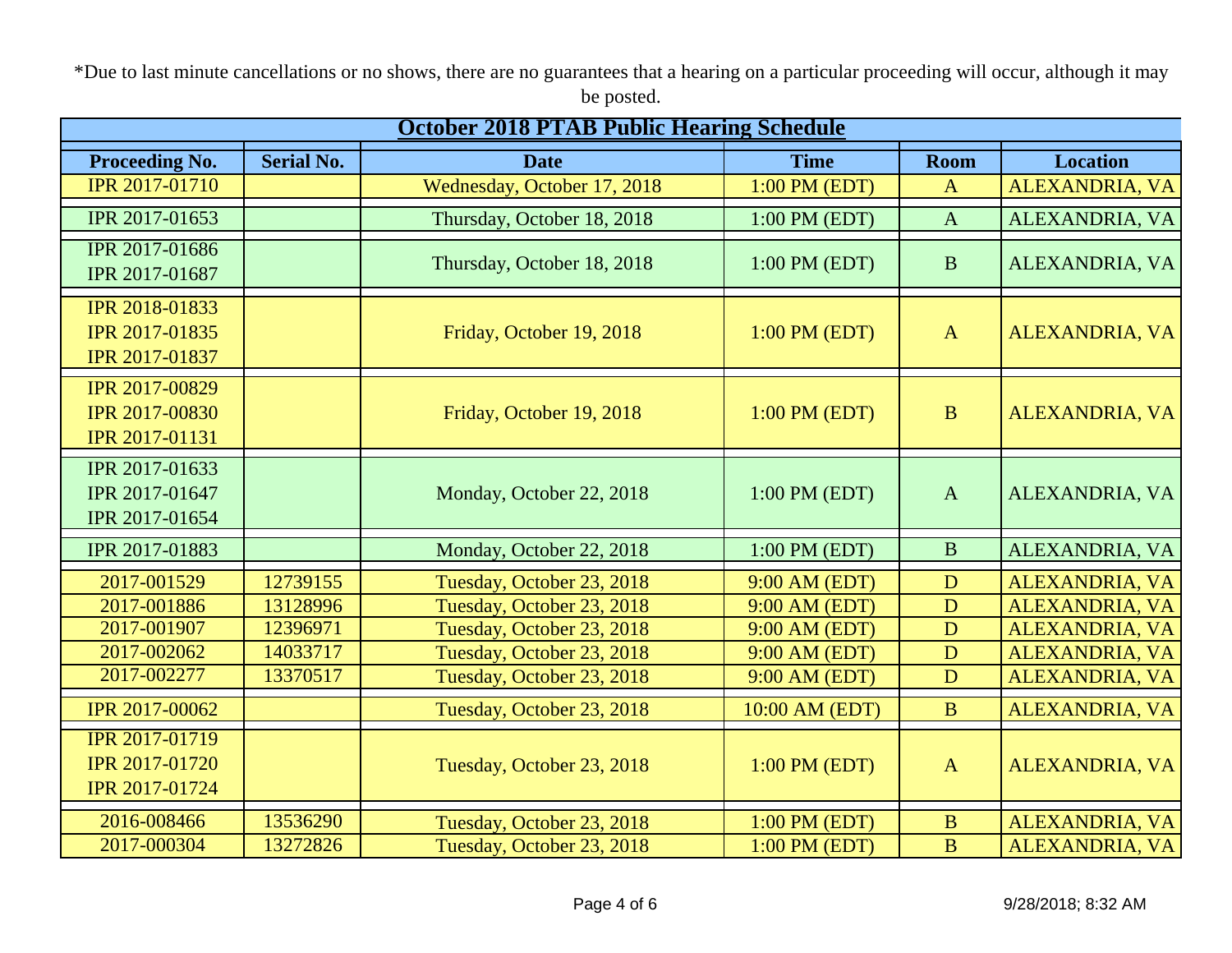| <b>October 2018 PTAB Public Hearing Schedule</b>                                                                              |                   |                             |                                   |              |                                |
|-------------------------------------------------------------------------------------------------------------------------------|-------------------|-----------------------------|-----------------------------------|--------------|--------------------------------|
| <b>Proceeding No.</b>                                                                                                         | <b>Serial No.</b> | <b>Date</b>                 | <b>Time</b>                       | <b>Room</b>  | <b>Location</b>                |
| <b>IPR 2017-01742</b>                                                                                                         |                   | Wednesday, October 24, 2018 | 9:00 AM (EDT)                     | $\mathbf{A}$ | ALEXANDRIA, VA                 |
| <b>IPR 2017-01533</b><br>IPR 2017-01866                                                                                       |                   | Wednesday, October 24, 2018 | 1:00 PM (EDT)                     | $\mathbf{A}$ | ALEXANDRIA, VA                 |
| <b>IPR 2017-01864</b>                                                                                                         |                   | Wednesday, October 24, 2018 | 1:00 PM (EDT)                     | $\, {\bf B}$ | ALEXANDRIA, VA                 |
| IPR 2017-01738                                                                                                                |                   | Wednesday, October 24, 2018 | 11:00 AM (MDT) /<br>1:00 PM (EDT) | $14-133/D$   | DENVER, CO /<br>ALEXANDRIA, VA |
| IPR 2017-01672                                                                                                                |                   | Thursday, October 25, 2018  | 10:30 AM (EDT)                    | D            | <b>ALEXANDRIA, VA</b>          |
| <b>IPR 2017-01785</b>                                                                                                         |                   | Thursday, October 25, 2018  | 1:00 PM (EDT)                     | $\mathbf{A}$ | ALEXANDRIA, VA                 |
| <b>IPR 2017-01849</b>                                                                                                         |                   | Thursday, October 25, 2018  | 1:00 PM (EDT)                     | $\mathbf{B}$ | ALEXANDRIA, VA                 |
| <b>IPR 2017-01743</b>                                                                                                         |                   | Friday, October 26, 2018    | 1:00 PM (EDT)                     | $\mathbf{A}$ | ALEXANDRIA, VA                 |
| <b>IPR 2017-01786</b><br><b>IPR 2017-01830</b>                                                                                |                   | Monday, October 29, 2018    | 1:00 PM (EDT)                     | $\bf{B}$     | <b>ALEXANDRIA, VA</b>          |
| <b>IPR 2017-01767</b><br><b>IPR 2017-01768</b><br><b>IPR 2017-01769</b>                                                       |                   | Monday, October 29, 2018    | $2:00$ PM (EDT)                   | $\mathbf{A}$ | <b>ALEXANDRIA, VA</b>          |
| IPR 2017-02027                                                                                                                |                   | Tuesday, October 30, 2018   | 10:00 AM (EDT)                    | D            | ALEXANDRIA, VA                 |
| <b>IPR 2017-01792</b>                                                                                                         |                   | Tuesday, October 30, 2018   | 1:00 PM (EDT)                     | $\mathbf{A}$ | ALEXANDRIA, VA                 |
| <b>IPR 2017-01797</b><br><b>IPR 2017-01798</b><br>IPR 2017-01799<br><b>IPR 2017-01800</b><br>IPR 2017-01801<br>IPR 2017-01802 |                   | Tuesday, October 30, 2018   | 1:00 PM (EDT)                     | $\, {\bf B}$ | ALEXANDRIA, VA                 |
| 2018-008119                                                                                                                   | 90013851          | Wednesday, October 31, 2018 | 1:00 PM (EDT)                     | $\mathbf{A}$ | <b>ALEXANDRIA, VA</b>          |